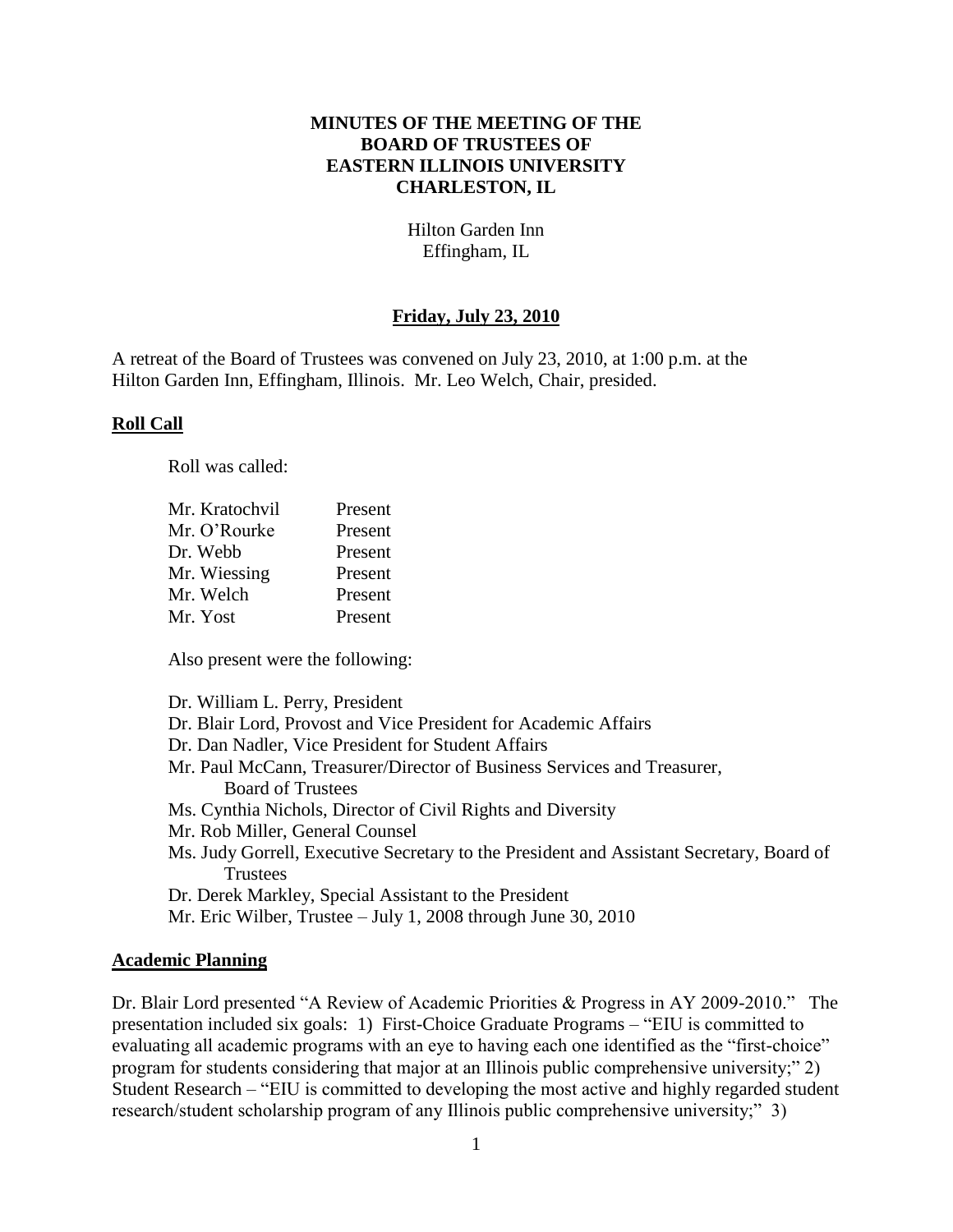Teaching and Learning – "EIU is committed to becoming a showcase for teaching and learning among regional comprehensive universities;" 4) Honors Programming – "EIU is committed to becoming known as the "university of choice" for Honors College programming among the state's public comprehensive universities;" 5) Study Abroad – "EIU is committed to increasing the proportion of students participating in Study Abroad programs so that it has the highest rate of student participation in these programs among the state's public comprehensive universities;" and 6) Fine Arts – "EIU is committed to ensuring that the Doudna Fine Arts Center becomes known as a premier provider of fine arts programming and outreach."

Provost Lord also discussed planning for our future, protecting our priorities. He talked about five areas that will be a challenge: 1) Staffing has been reduced by 3% FTE in the current fiscal year, and there will be an additional 5% reduction in the next fiscal year. Staff in certain priority areas will be protected. 2) Operating resources have been level for the past eight years and will be reduced for the current fiscal year, except in priority areas. 3) Strategic program reductions. 4) Enrollment is a challenge that will continue to grow in the future. 5) Student profile – having the right students is important to retention, graduation, integrative learning, etc.

### **Budget Planning**

Mr. Paul McCann distributed a handout and gave a presentation on "Navigating dynamic uncertainties: Sustainable budgets and strategic planning." Topics within the presentation included the State's economic situation, five-year outlook, basic strategy, fiscal strategies, cost containment options, alternative revenue ideas, collaborative strategic planning, and tentative planning timetable.

#### **Purchase Approvals:**

1. Mr. Kratochvil moved to approve the six-month lease renewal of two existing buses beginning August 4, 2010, at a cost of \$12,192.00. The recommended vendor is Midwest Transit Equipment of Indiana, Whitestown, IN. The fund source is local funds. The lease will be in place until the arrival of two new buses at which time the University will cancel the lease without penalty. Mr. Wiessing seconded the motion.

Roll was called and the vote was as follows:

| Mr. Kratochvil | Yes |
|----------------|-----|
| Mr. O'Rourke   | Yes |
| Dr. Webb       | Yes |
| Mr. Wiessing   | Yes |
| Mr. Yost       | Yes |
| Mr. Welch      | Yes |

Motion carried.

2. Mr. Kratochvil moved to approve a two-year lease of two new Ford Supreme Senator shuttle buses, at a cost of \$50,572.00. The recommended vendor is Midwest Transit Equipment of Indiana, Whitestown, IN. The fund source is local funds. The lease shall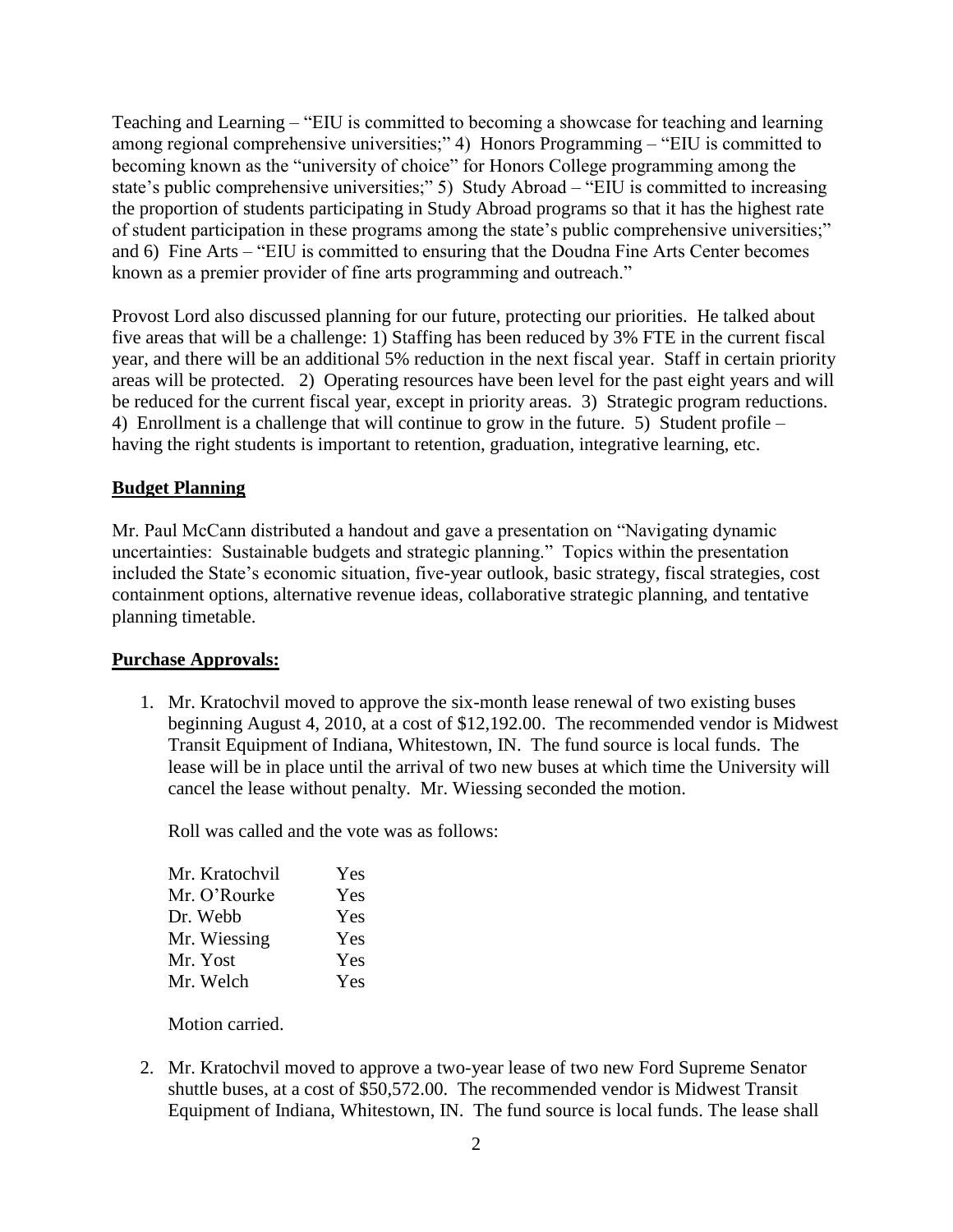be based on 40,000 miles per bus per year and paid from shuttle bus fees. Mr. Yost seconded the motion.

The motion was approved by a voice vote.

### **University Advancement**

Mr. Martin discussed the Capital Campaign and distributed a progress report for 07/01/01 – 06/30/10. The campaign kickoff is scheduled for October 22, 2010 in Lantz Arena. The total achieved is \$30,593,318.58 which is 61.2 % toward goal.

# **Capital Projects**

Mr. McCann discussed FY 2010 Projects – projects completed, projects in progress, and coming attractions. Projects completed include: Student Service Building Tuckpointing, Landscape Improvement Study, Textbook Rental Facility, Lumpkin Water Damage Repairs, and Lantz Floor Replacement. Projects in progress include: Lincoln Hall/Stevenson Dining Remodel, Thomas Hall Remodeling, Greek Court Roof Replacement, ESCO Project, Master Plan Update, and Athletic Vision Plan. Projects listed as coming attractions include: Taylor Hall Sprinkler (summer 2011), Ford, McKinney, Weller Sprinkler Design, Old Textbook Rental Remodel, Old Main Masonry Tuckpointing, and McAfee Fire Alarm & Electrical (CDB).

# **Student Affairs Connections with Academic Affairs**

Dr. Nadler reported that Academic Affairs and Student Affairs are working very closely to create and maintain an excellent learning environment for students. He shared information on the student recruitment process, which includes open houses, campus tours, and student employment assistance. Dr. Nadler also discussed the Higher Education Veterans Services Act (SB1624), which deals with assistance to student veterans, and student community service projects. He also mentioned recruitment and employment of graduate assistants, career preparation and job placement assistance for graduates, and shared governance roles of students at EIU.

# **Diversity Data**

Ms. Cynthia Nichols distributed information and discussed a Matrix for Tenure-Track Faculty Recruitment; Administrators, Managers, and Other Professional Staff Recruitment; Civil Service Employee Recruitment; Minority Enrollment; and Diversity of Student Applicant Pool (incoming freshmen only).

# **Adjournment**

The meeting adjourned at approximately 5:45 p.m.; the Retreat will reconvene on Saturday, July 24, 2010 at 9:00 a.m.